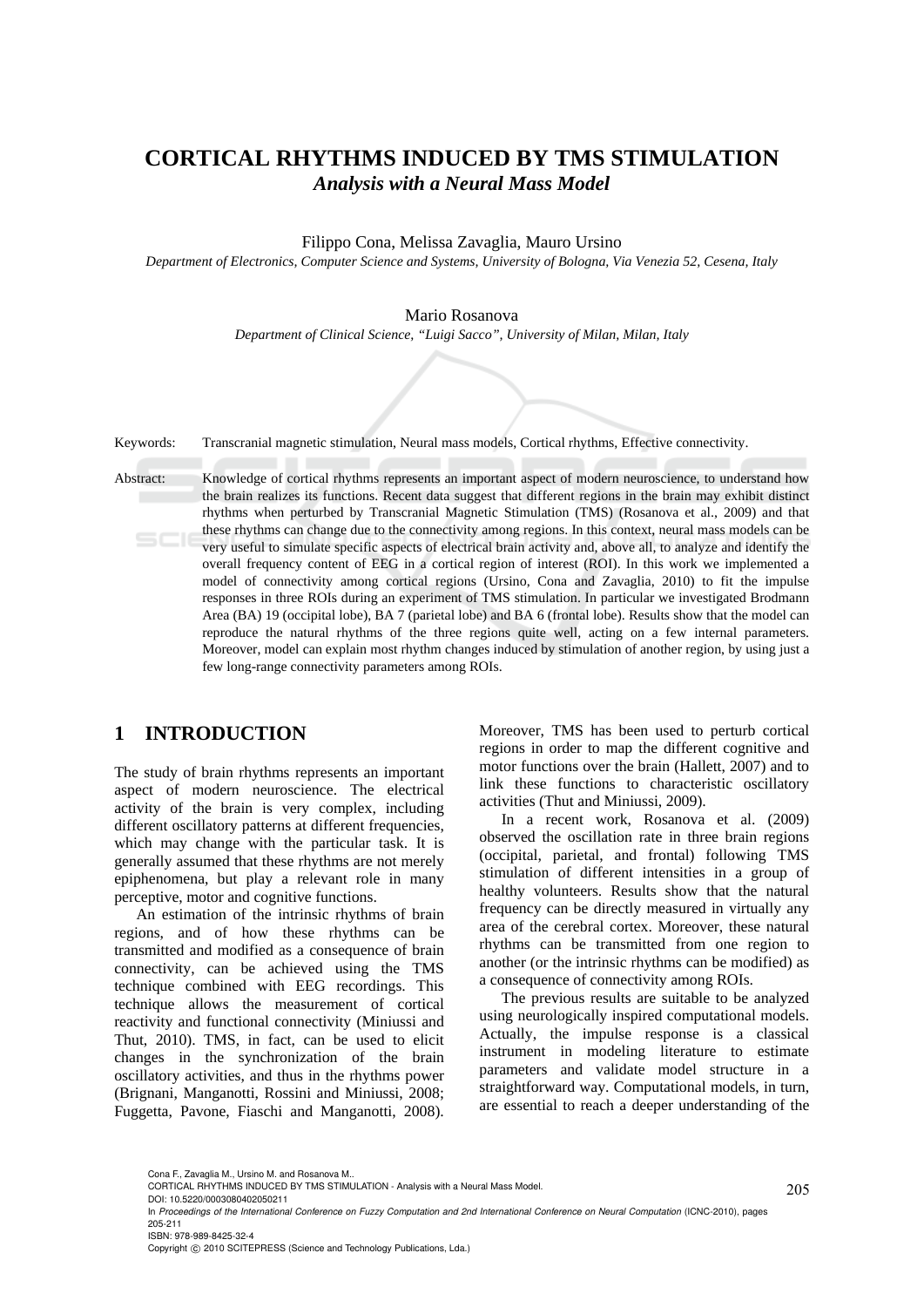neural mechanisms involved in rhythms generation and in their propagation .

In recent years, we developed a neural mass model to study rhythm generation and rhythm transmission among connected cortical regions. The model was built starting from equations proposed by Jansen and Rit (1995) and Wendling, Bartolomei, Bellanger and Chauvel (2002), with inclusion of a new loop to simulate the role of fast GABA-ergic interneurons in the genesis of gamma oscillations (Ursino et al., 2010). The model was able to simulate multiple rhythms within the same ROI and the transmission of rhythms from one region to another, by simply modulating a few parameters which represent short-range connections within a region and inter-area long-range connectivity (Ursino et al., 2010).

The experimental results by Rosanova et al. (2009) are particularly suitable to test our model. In particular, some model predictions (the presence of intrinsic rhythms in individual ROIs and the possibility to transmit rhythms via a few effective connections among ROI) agree at least qualitatively with these experimental data.

Ñ

Hence, the present study was designed with the following two main purposes:

i) to analyze whether the response of individual ROIs to direct TMS stimulation can be simulated with sufficient accuracy with the model by modifying just a few internal parameters of that region. This aspect is the same as to fit the natural rhythm of a ROI with a parsimonious biologically inspired model;

ii) to analyze whether a model of interconnected ROIs can at least approximately explain how natural rhythms can be transmitted or modified as a consequence of inter-region connections. In this case too, we are looking for a parsimonious description.

In this work, we simulated the behavior of Brodmann Area (BA) 19 (occipital lobe), BA 7 (parietal lobe) and BA 6 (frontal lobe) with a network of three interconnected regions. Parameters are given to reproduce the effect of TMS stimulation of medium intensity in one representative subject.

## **2 METHODS**

### **2.1 Experimental Data Recording (TMS and EEG)**

During the experiment, subjects were lying on an ergonomic chair, relaxed, and with eyes open

looking at a fixation point on a screen. A focal bipulse, figure-of-eight coil with 60mm wing diameter driven by a biphasic stimulator (eXimia TMS Stimulator; Nexstim) was used to stimulate the subjects' cortex. Three cortical sites (middle or superior occipital gyrus, superior parietal gyrus, and middle or caudal portion of the superior frontal gyrus) were selected based on an atlas of brain regional anatomy (Tamraz and Comair, 2000), anatomically identified on a T1-weighted individual MRI (resolution 1 mm) acquired with a 1 T Philips scanner and were targeted by means of a Navigated Brain Stimulation (NBS) system (Nexstim). We recorded high-density EEG using a TMS-compatible 60-channel amplifier (Nexstim) which gates the TMS artifact and prevents saturation by means of a proprietary sample-and-hold circuit (Virtanen, Ruohonen, Naatanen and Ilmoniemi, 1999). The EEG signals, referenced to an additional electrode on the forehead, were filtered (0.1–500 Hz) and sampled at 1450 Hz with 16-bit resolution. Two extra sensors were used to record the electrooculogram. In most cases, no TMS-induced magnetic artefacts were detected, and in all cases, the EEG signals were artefact-free after the stimulus. TMS trials containing noise, muscle activity, or eye movements were automatically detected and rejected. The event related potentials were obtained by averaging across all the trials of each session (100-200 per session). More technical details on the procedure can be found in Rosanova et al. (2009).

In this work, only data from one subject have been examined, obtained with a TMS intensity as high as 120 V/m.

## **2.2 Cortical Sources Reconstruction**

Source modelling was performed following a multiple step procedure: the free licence package SPM (http://www.fil.ion.bpmf.ac.uk/spm) was used to create the cortical mesh by adapting an average Montreal Neurological Institute (MNI) cortex to the subject's MRI data; skull and scalp meshes were also co-registered with EEG sensors positions into the subject's MRI space; a 3-spheres BERG method was obtained to calculate the Lead Field Matrix by using the free access Brainstorm software package (http://neuroimage.usc.edu/brainstorm); the inverse solution was calculated on a single trial basis by applying an empirical Bayesian approach with estimation of covariance components using Restricted Maximum Likelihood (Friston, Henson, Phillips and Mattout, 2006). In order to compute the overall current evoked by TMS in different cortical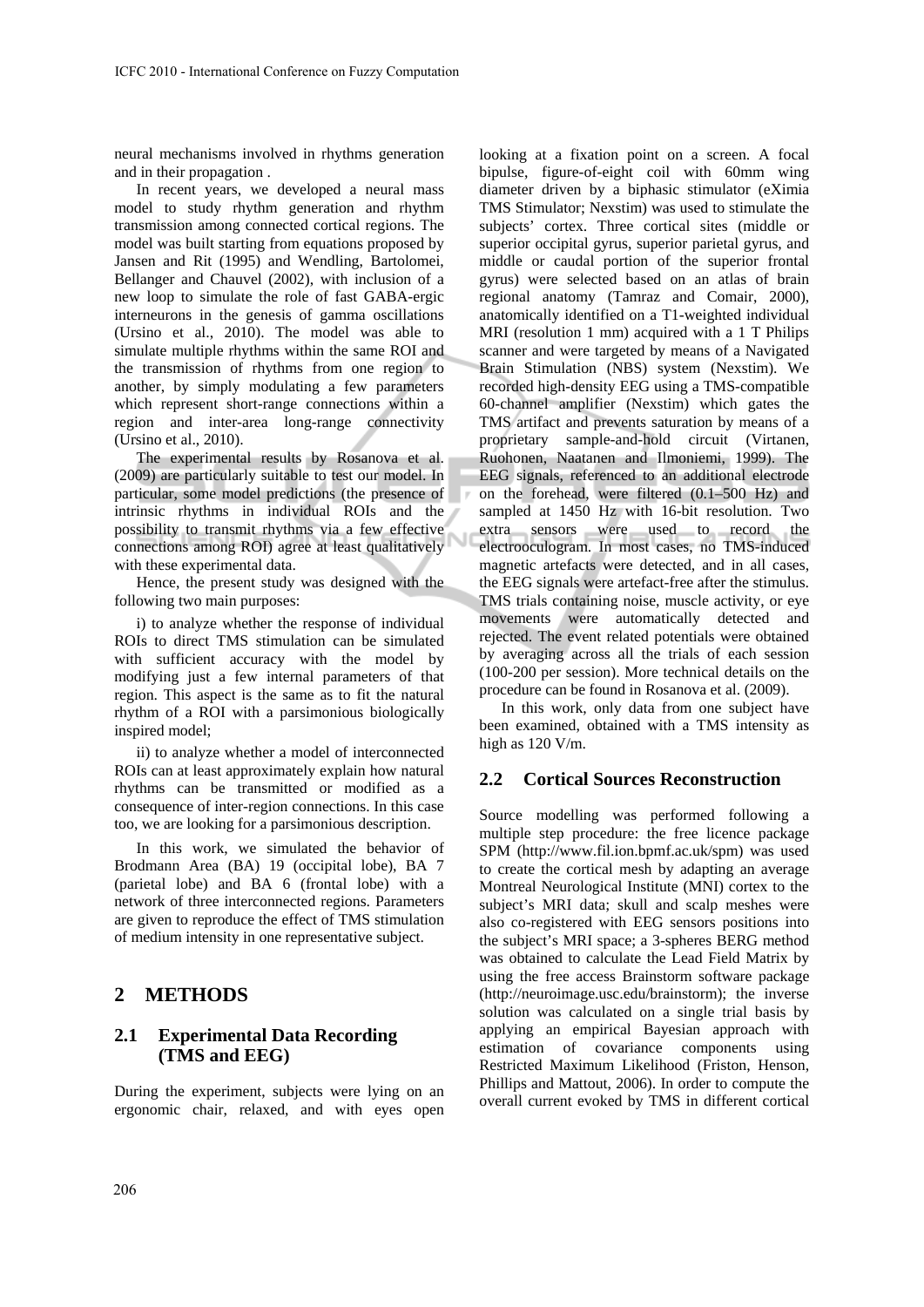areas, cortical sources were attributed to different Brodmann areas using an automatic tool of anatomical classification (http://www.ansir.wfubmc.edu). Currents recorded within each area were cumulated in order to produce a new time series.



Figure 1: Model layout of a single cortical region.

#### **2.3 Model of a Single Cortical Area**

The model of a cortical region consists of four neural populations, which represent pyramidal neurons, excitatory interneurons, and inhibitory interneurons with slow and fast synaptic kinetics  $(GABA_{A,\text{slow}}$  and  $GABA_{A,\text{fast}}$  respectively). Each population represents a group of neurons of the same type, which approximately share the same membrane potential and so can be lumped together. All populations are described with a similar mathematical formalism. Briefly, each population receives an average postsynaptic membrane potential (say v) from other neural populations, and converts this membrane potential into an average density of spikes fired by the neurons. In order to account for the presence of inhibition (when potential is below a given threshold) and saturation (when potential is high) this conversion is simulated with a static sigmoidal relationship. Moreover, each population sends synapses to other populations (or, in case of pyramidal neurons, to other regions too).

Each synaptic kinetics is described with a second order system, but with different parameter values.

In the following, a quantity which belongs to a neural population will be denoted with the subscript p (pyramidal), e (excitatory interneuron), s (slow inhibitory interneuron) and f (fast inhibitory interneuron). To model a whole cortical region, the four populations are connected via excitatory and inhibitory synapses, with impulse response  $h_e(t)$ ,  $h<sub>s</sub>(t)$  or  $h<sub>f</sub>(t)$ , assuming that pyramidal neurons and excitatory interneurons synapses have similar dynamics. The average numbers of synaptic contacts among neural populations are represented by eight parameters,  $C_{ii}$  (see Fig. 1), where the first subscript represents the target (post-synaptic) population and the second subscript refers to the pre-synaptic population. These connections agree with those proposed by Wendling et al. (2002) but with the addition of the new self-loop  $C_{ff}$ . The model is displayed in Fig. 1. For more details see Ursino et al. (2010).

# **2.4 Model of Connectivity Among Areas**

To simulate cortical connectivity between two regions (the pre-synaptic and post-synaptic regions will be denoted with the superscript k and h, respectively), we assumed that the average spike density of pyramidal neurons of the pre-synaptic area  $(z^k)$  affects the target region via a weight factor,  $W_j^{hk}$  (where j = p or f, depending on whether the synapse targets pyramidal neurons or GABA<sub>A.fast</sub> interneurons) and a time delay of 1 ms. This is achieved by modifying the membrane potential  $v_p^h$ and/or  $v_f^h$  of the target region, with the time dynamics of an excitatory synapse. Long range synapses which target to slow inhibitory interneurons or to excitatory interneurons have not been considered since they have a minor role in model dynamics (Ursino et al., 2010). The generalization to more than two regions is trivial.

## **2.5 Simulation of TMS Experiments and Parameter Fitting**

In order to simulate the TMS experiment described above, we implemented a model of connectivity among three cortical regions. These regions wish to simulate the Brodmann Area (BA) 19 (occipital lobe), BA 7 (parietal lobe) and BA 6 (frontal lobe). A manual fitting between simulated EEG and real data has been achieved both in the time and frequency domains. In particular, we focused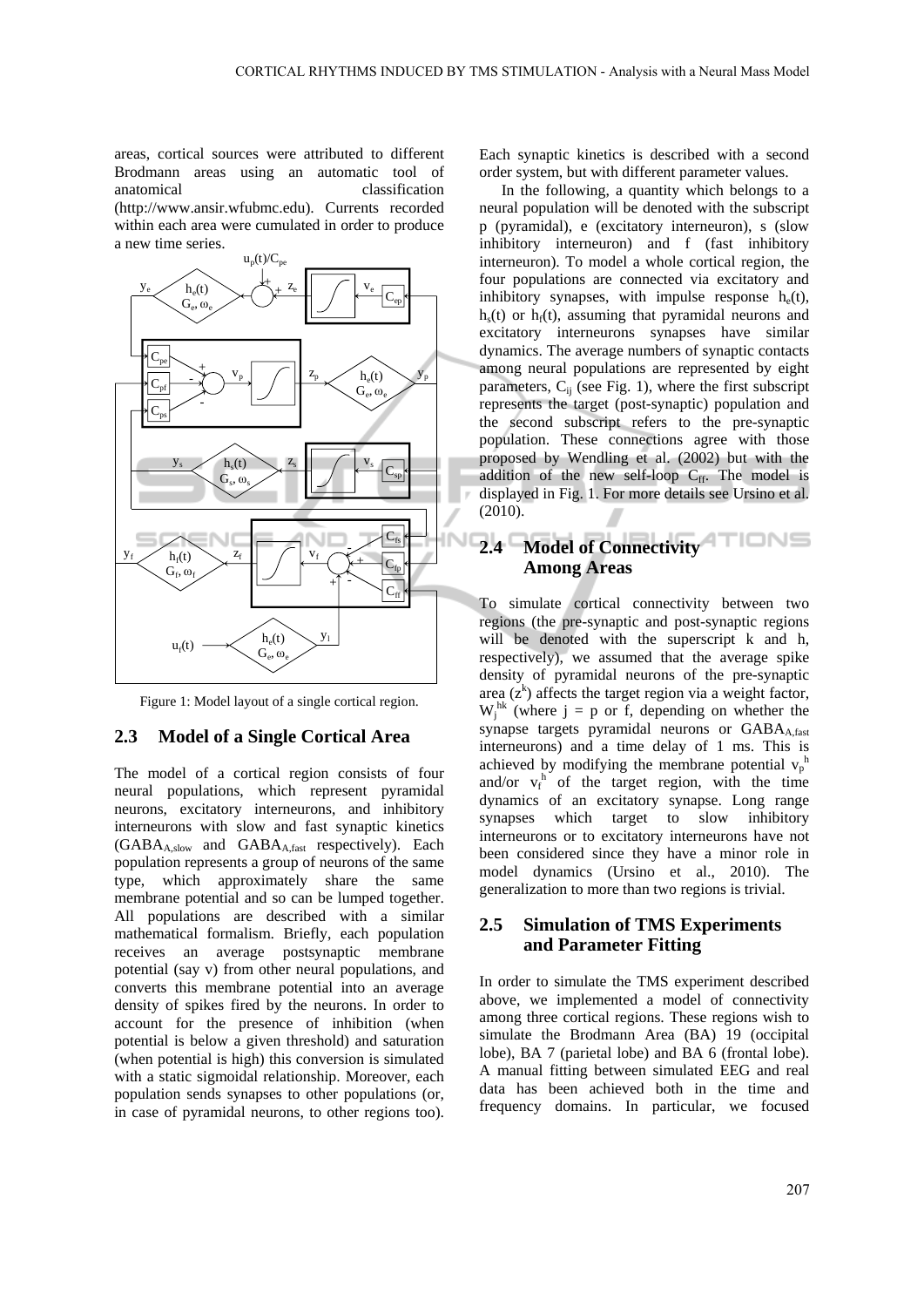attention on the 400 ms following the TMS impulse, and on the frequency range 10–50 Hz. In order to eliminate possible differences in amplification, all experimental time series have been preliminarily multiplied by a constant gain so that their amplitudes would be comparable to those of the simulated signals. It is worth noting that we didn't consider the first oscillations in the experimental signals because they are mostly artefactual. The time frequency maps were obtained using the Morlet wavelet transform.

Manual fitting has been subdivided into two steps:

Step i) In the first step, we tried to investigate the impulse response of a single region, when the same region receives the TMS stimulus. In this phase, connectivities among regions were put to zero. The TMS stimulus in the single cortical area was simulated by instantly modifying the four state variables representing the outputs of the synapses blocks ( $y_p$ ,  $y_e$ ,  $y_s$ ,  $y_f$ ) by the same amount (say  $\Delta y$ ).

|                           | ----- <i>------</i> --- |       |         |  |
|---------------------------|-------------------------|-------|---------|--|
| Parameters                | Common                  |       |         |  |
| $\mathrm{G}_{\mathrm{e}}$ | 5.17                    |       |         |  |
| $G_s$                     | 4.45                    |       |         |  |
| $G_f$                     | 57.1                    |       |         |  |
| $\omega_{\rm e}$          | 75                      |       |         |  |
| $\omega_{\rm s}$          | 30                      |       |         |  |
| $\omega_{\rm f}$          | 75                      |       |         |  |
| $C_{ep}$                  | 5                       |       |         |  |
| $C_{pe}$                  | 25                      |       |         |  |
| $C_{sp}$                  | 60                      |       |         |  |
| Parameters                | <b>BA19</b>             | BA7   | BA6     |  |
| $C_{\rm ps}$              | 65                      | 15    | 70      |  |
| $C_{\text{fp}}$           | 52                      | 70    | 50      |  |
| $C_\mathrm{fs}$           | 12                      | 12    | 12      |  |
| $C_{\rm pf}$              | 35                      | 7.5   | 35      |  |
| $C_{\rm ff}$              | 35                      | 9.5   | 22.5    |  |
| $\Delta y_i$              | $-0.04$                 | 0.012 | $-0.01$ |  |

Table 1: Model parameters.

Table 2: Inter regions connections toward pyramidal neurons.

| to $\iota$ from | <b>BA19</b> | ВA | BA 6 |
|-----------------|-------------|----|------|
| <b>BA</b> 19    |             |    |      |
| BA ′            |             |    |      |
| BA6             |             |    |      |

Table 3: Inter regions connections toward GABA<sub>A,fast</sub> neurons.

| to $\setminus$ from | BA 19    | <b>BA</b> | BA 6 |
|---------------------|----------|-----------|------|
| <b>BA</b> 19        |          |           |      |
| BA 1                |          |           |      |
| BA6                 | $\Omega$ |           |      |

This operation simulates a sudden change in the membrane potentials of the four neural groups, which agree with other TMS implementations in neural models (Esser, Hill and Tononi, 2005).

In order to reproduce the intrinsic frequency content of each region, we acted on the numbers of synaptic contacts among the neural populations of each ROI  $(C_{ii})$ . The list of parameters is shown in Table 1. In particular, we focused only on those internal parameters  $(C_{ps}, C_{fp}, C_{pf}, C_{ff}, C_{fs})$  that most influenced the frequency content of the model output (Ursino et al., 2010). The intensity of the stimulus  $\Delta y$  was positive when the deflection in the time response was negative (see BA 7 in Table 1) and negative otherwise (BA 19 and BA 6 in Table 1).

Step ii) By maintaining the same internal parameters of the three regions obtained in step i, we acted on inter-regions connectivity, to simulate the changes in the frequency rhythms that each region exhibit as a consequence of stimulation in another region, still trying to preserve the fitting results achieved in step i. To have a parsimonious description, we assumed that the connectivity from one region to another may target either to pyramidal neurons or to fast inhibitory interneurons (i.e., we never used both simultaneously). This reduces the number of connectivity parameters to six. As it is reported in Tables 2 and 3, only a connectivity is toward pyramidal cells, while all the remaining ones are toward GABA<sub>A,fast</sub> interenurons, underlying the importance of this neural group in the generation of different rhythms (Ursino et al., 2010).

## **3 RESULTS**

ECHN

Real and simulated signals were compared both in time and frequency domains. In particular, Figs. 2-4 display the time patterns and the spectrograms of the simulated and real signals in response to TMS stimulation on BA19 (Fig. 2), on BA7 (Fig. 3) and on BA 6 (Fig. 4). Results show that the model can reproduce the main experimental patterns of cortical activity quite satisfactorily.

The main result is that each region exhibits a different intrinsic rhythm, and this rhythm exhibits evident changes as a consequence of the stimulation of another region. The model can explain both these aspects, ascribing the first to the internal parameters of the region, and the second to the mutual longrange connections among regions. Focusing on BA 19, one can observe that this region exhibits an activity mainly in the alpha range when it is directly stimulated by TMS, although with components also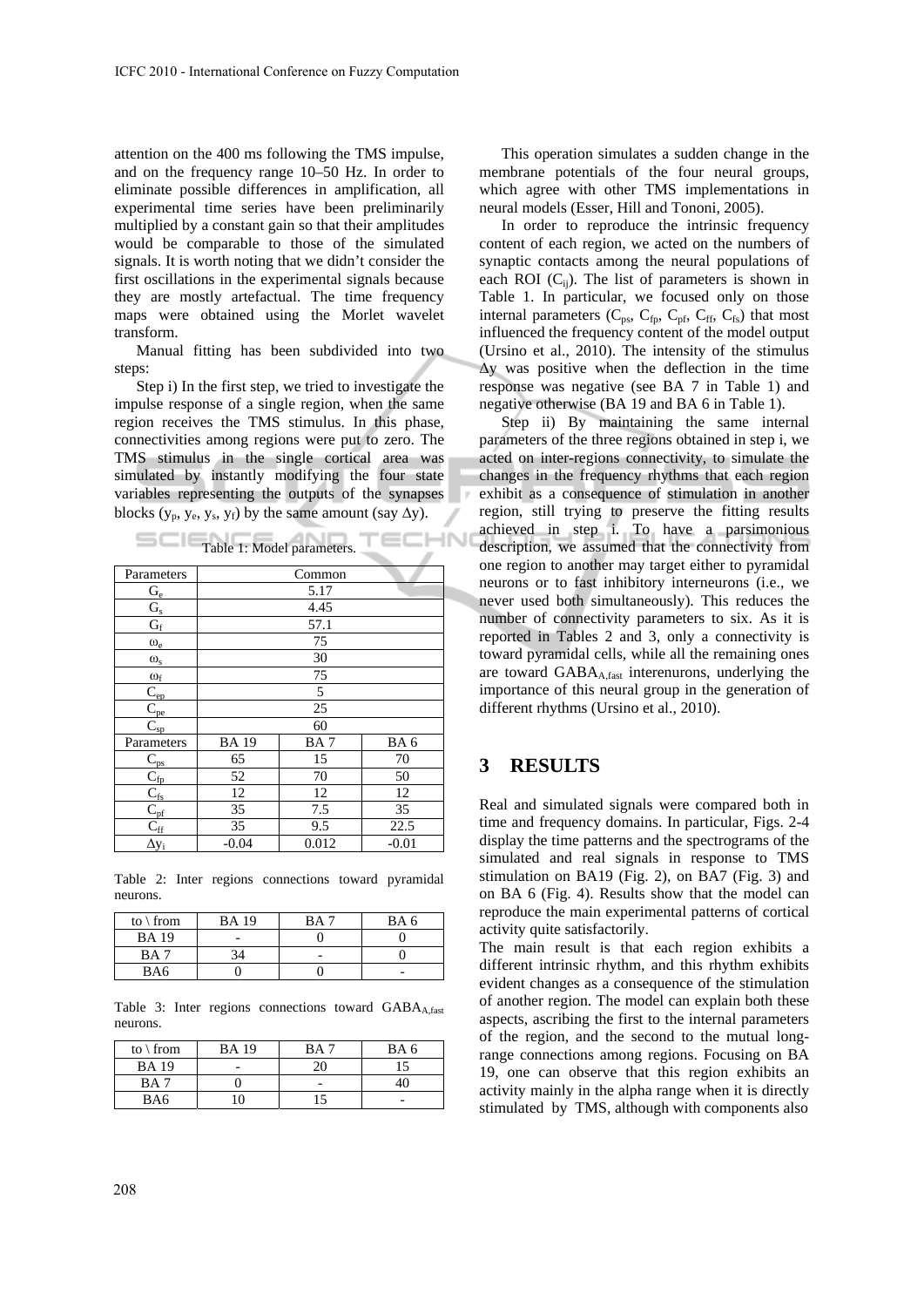

Figure 2: Cortical activations due to TMS stimulus on BA 19. In the first column are shown the experimental (red dashed line) and simulated (blue line) time responses, while in the second and third columns are shown the resp ective time frequency maps.



Figure 3: Cortical activations due to TMS stimulus on BA 7.

in the beta and gamma ranges (Fig. 2), while it oscillates in the beta range when BA 7 is stimulated (Fig. 3).

BA 7 exhibits an activity in high-beta range when directed stimulated (Fig. 3), while it oscillates mostly in alpha range when the BA 19 is stimulated (Fig. 2). BA 6 oscillates mostly in gamma and alpha range when it is stimulated by the TMS (Fig. 4), and it oscillates in beta range and in alpha range respectively when BA 7 (Fig. 3) and BA 19 (Fig. 2) are stimulated. It is worth noting that the activity of BA 19 and BA 7 is not statistically significant with respect to the baseline activity following stimulation of BA 6 (Rosanova et al., 2009). Hence, we did not try to carefully simulate these signals with the model (Fig. 4).

As it is reported in Tables 2 and 3, the strongest connectivities are those toward BA 7, which is the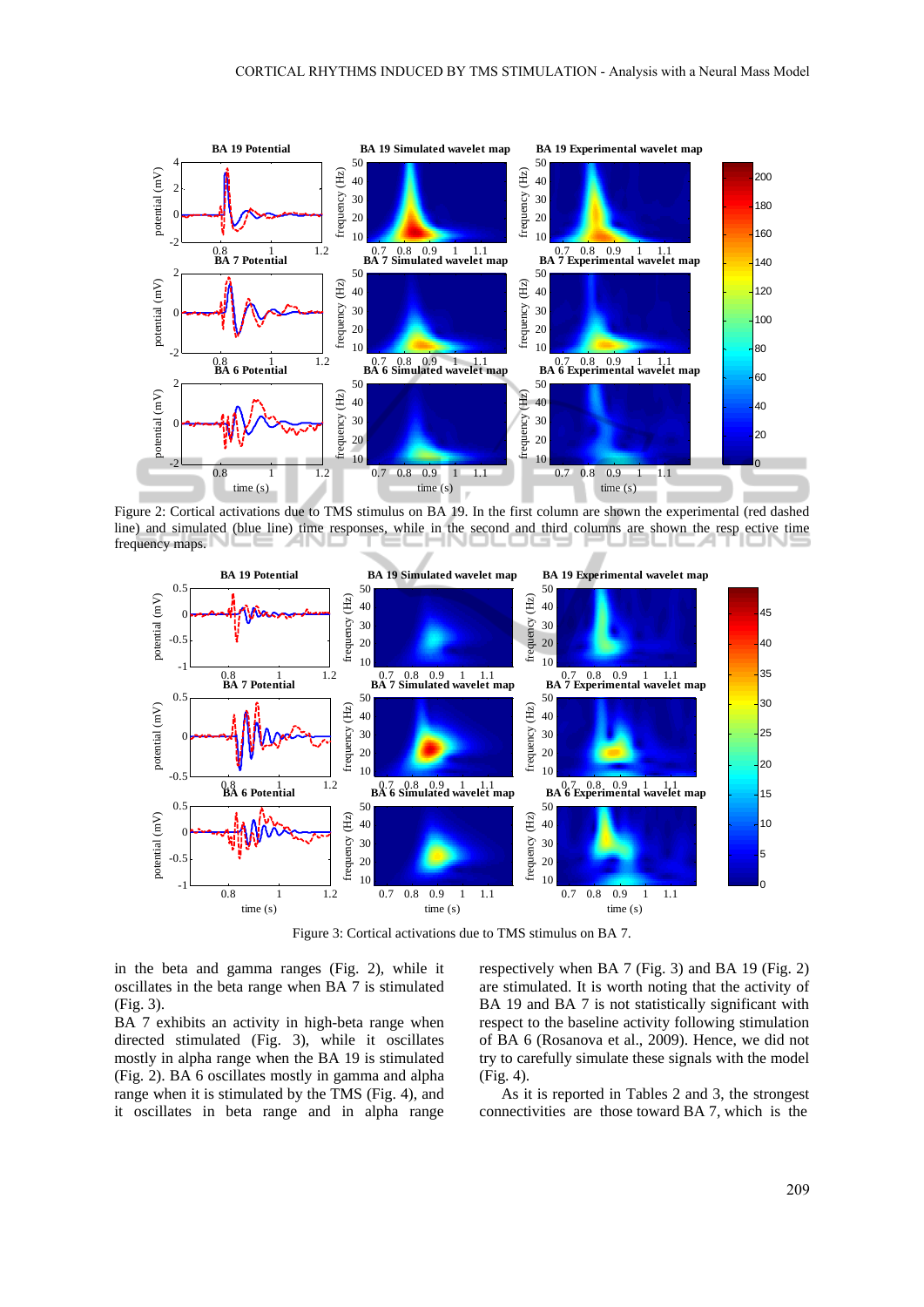

only region receiving a connectivity toward pyramidal cells. The other two regions receive a connectivity only toward  $GABA_{A,fast}$  interneurons.

## **4 CONCLUSIONS**

The main objective of the present work was to investigate whether a recent neural mass model of interconnected regions (Ursino et al., 2010), can explain the patterns of neural rhythms evoked by TMS stimulation, in three different cortical regions (occipital, parietal and frontal). Results are reliable and underline the following fundamental aspects:

i) The impulsive response evoked in a cortical region via a TMS stimulus of medium intensity can be fitted quite well acting just on a few parameters internal to the region, which represent the number of synaptic connections between the neural populations involved.

ii) Different regions exhibit different natural rhythms when directly stimulated by TMS (roughly in the alpha band for the BA19, in the beta band for the BA7 and in the gamma band for the BA6). This result, which was well evident in the former work by Rosanova et al. (2009), is now explained in terms of differences in the internal connections between the neural populations, without the need to hypothesize changes in synaptic dynamics (i.e., all synapses which refer to a given class of neurons have the same dynamics in the model, independently of the cortical region).

iii) The natural rhythms in a ROI are modified if another region is stimulated. Model can simulate these rhythm changes fairly well, ascribing them to effective connectivity among ROIs. Substantially, the main new result of this study is that a simple and parsimonious pattern of connectivity (with only six weights) can explain how a natural frequency can be modified and/or a new rhythm can be received following stimulation of another ROI. In general, the simple connectivity pattern shown in Tables 2 and 3 can mimic many of the rhythm changes observed during the experiment in the three regions (occipital, parietal and frontal). In perspective, this result may have important implications for neuroscience. On one hand, the way a natural rhythm is transmitted from one region to another may play an important role in many perceptive, motor or cognitive brain functions (Fries, Nikolic and Singer, 2007; Kaiser and Lutzenberger, 2005; Steriade, 2006). Furthermore, the observation of rhythm changes in different brain regions may provide important clues to assess brain connectivity from high resolution scalp EEG, a problem of large relevance in contemporary cognitive neuroscience.

iv) Most interregional connections in this study are directed from pyramidal toward fast GABAergic interneurons. We do not think that this result signifies that excitatory pyramidal-pyramidal connections are unimportant in brain connectivity. Rather, this result underlines that fast inhibitory interneurons play an essential role in rhythm transmission, especially at high EEG frequencies